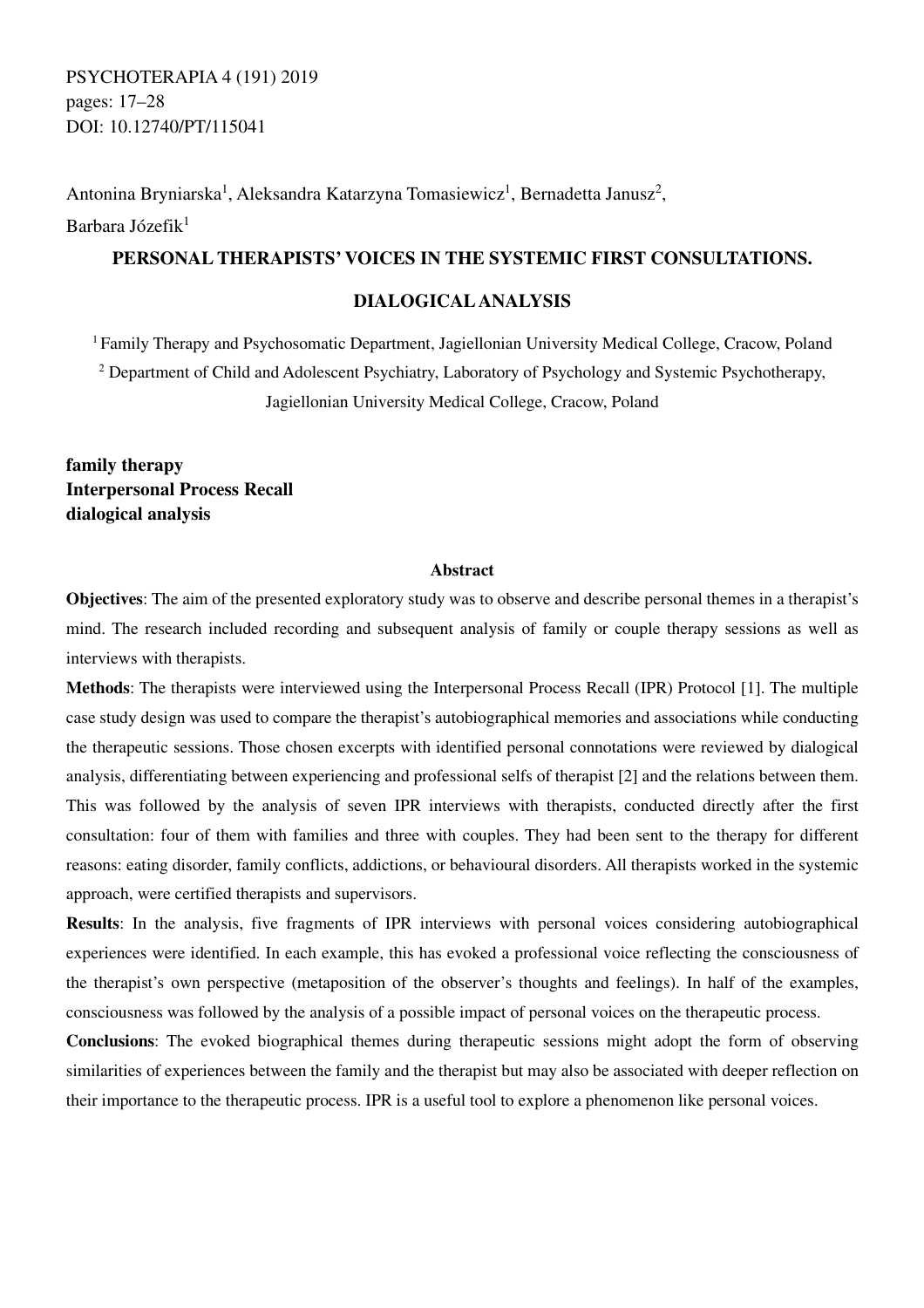## **Introduction**

The aim of the study was to address the question of whether the psychotherapist's own autobiographical experiences are triggered during therapy sessions. Also considered in the study was the manner these experiences are described and reflected upon by the therapist. The use of dialogical analysis in the process of family and couple therapy [3, 4] provided new insight into the multifaceted dynamics of the relationship between the therapist's internal dialogue and external conversation during the session.

To describe the inner voices of therapists, researchers refer to the concept of dialogical self formulated by the literary scholar Mikhail Bakhtin [5], and further developed in psychology by Hubert Hermans [6]. In the field of psychotherapy, the phenomenon of internal dialogue has been subjected to analysis by Tom Andersen [7] and Peter Rober [2]. Especially the works of Rober [8] regarding the therapist's inner conversation became an inspiration for clinicians and theoreticians studying the therapy process [4, 9]. An internal conversation between different parts of self occurs during the session, affecting its course. In the context of the therapeutic process, Rober [2, 10] distinguishes two basic internal therapist voices: "the experiencing self" and "the professional self." According to him, the experiencing self consists of the therapist's observations and their memories, images, fantasies, which are activated by what the therapist observes. In a sense, the "experiencing self" means an attitude of ignorant receptivity here and now, both towards the client's history and towards what has been evoked by these stories in the therapist [2, 11]. The therapist's "professional self" is active during the session by constructing hypotheses, structuring information, combining them into a whole and preparing interventions [8, 10]. In such a state of mind, the therapist remains mainly in the position of the observer [2, 12].

The therapist's experience, associations, or memories can be a source of constructive interventions, thanks to a better understanding of similar experiences, as well as a reason for dangerous distortions due to the therapist's emotional involvement in his own references. The results of the study conducted on gender issues by Józefik and Janusz [13] have shown that psychotherapists during family therapy, couple therapy, and individual therapy frequently refer to their experiences. The quoted studies concerned only the declarations of psychotherapists but also showed the validity of the question about the actual reference to biographical events of psychotherapists.

Rober [11] points out that during the session, the therapists often experience vague and unclear feelings. Trying to understand their feelings, they make them more ordered. Then, being spoken out, the feelings acquire a more understandable character, although they are no longer the same as the initial thoughts and feelings. The therapist's hearing and understanding of their inner voices are crucial for the therapy process. Of the many aspects of studying the psychotherapeutic process, it is the therapist's internal conversation that is one of the most difficult elements of cognition. The Interpersonal Process Recall (IPR) procedure serves as a tool to study it closer.

The research questions aimed to check if and what kind of autobiographical experiences run in a therapist during a family/couple session, as well as what evokes this kind of memories and associations,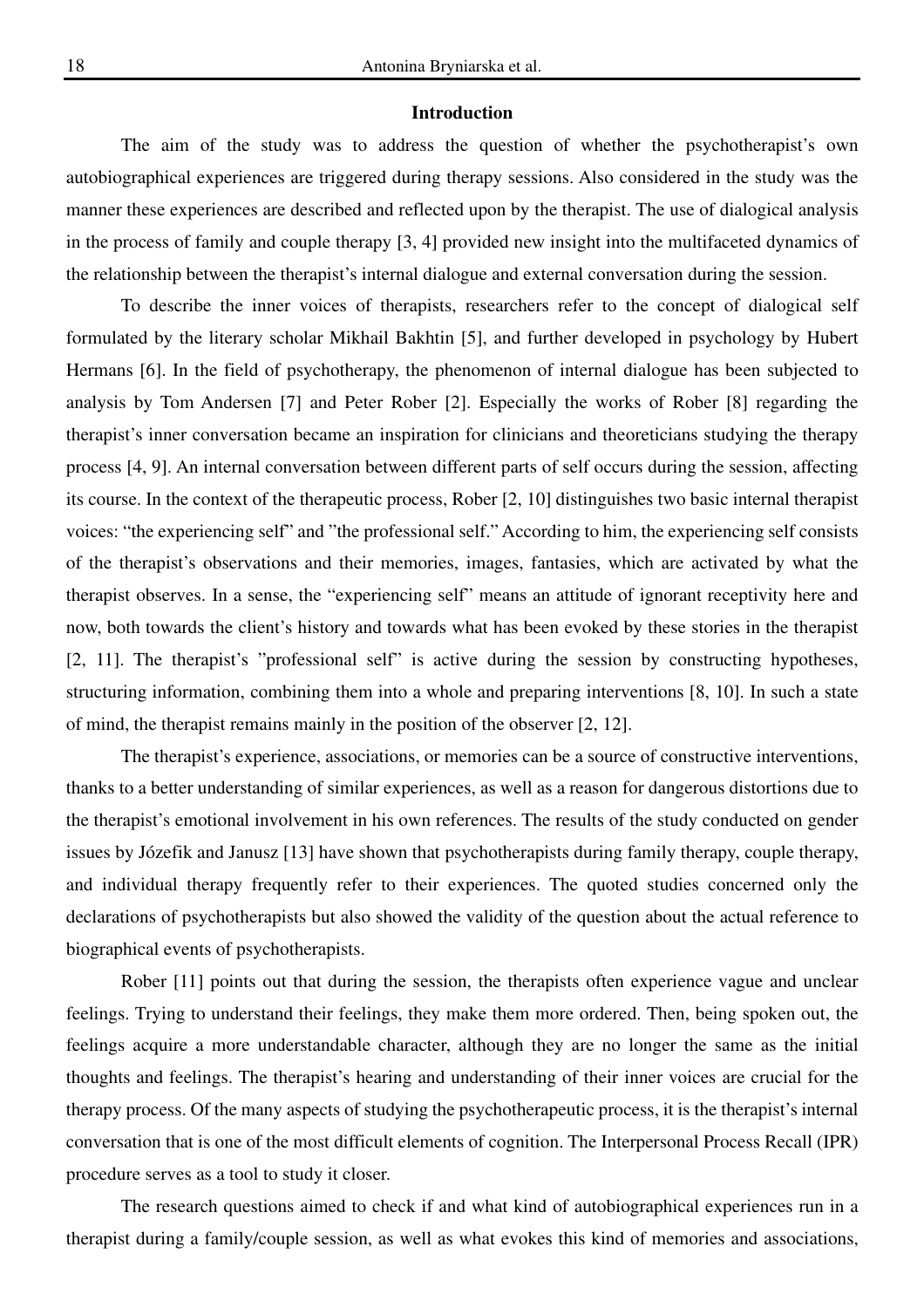and whether it is possible to capture their impact on the therapist's insight, understood as the awareness of the therapeutic process, with particular emphasis on the impact of personal threads on the course of therapy.

#### **Method**

### Interpersonal Process Recall (IPR)

Interviews with therapists were conducted in accordance with the IPR protocol [1, 14, 15], enabling the recall of internal conversations of the therapists: their thoughts, feelings, attitudes or intentions occurring during the session. IPR is a type of interview procedure [16] in which a conversation (in this case a therapeutic session) is recorded and then played back directly after its end to the study participant (here: the therapist). This method provides the opportunity to capture the internal experiences of participants in the therapeutic process, and thus allows researchers to observe and explore interactions occurring during the session, with direct clarification from the current participant of the process [17]. It helps increase selfawareness and deepen relations between participants [18, 19]. Recently, therapists of various trends [20], both in clinical work [21] and taking into account the broad cultural context [22], have found the use of IPR in supervision beneficial, analyzing both the benefits and threats of this type of supervision work.

#### Multiple case study

Multiple case study allows the researcher to repeat the same study in relation to similar cases so as to better highlight the phenomenon under study [23]. It is a method that takes into account the in-depth exploration of similarities and differences between phenomena [24]. In this study, this model was used for a detailed description of the autobiographical memories and associations arising in the minds of therapists during therapeutic sessions.

#### Dialogical analysis

The received material was subjected to dialogical analysis, using the concept of "the experiencing self" and "the professional self" [2] of the therapist, identifying individual voices in selected fragments of the interview. Due to the research question, selected fragments concerned the therapists' autobiographical experiences. The analysis took place in three stages and consisted of: identifying voices, referring them to a fragment of the session, as well as perceiving the possible impact on the therapeutic process.

### Participants

All therapists participating in the study work in the field of systemic psychotherapy, are certified therapists and supervisors, one of them being also a psychiatrist. Two of them have over 25 years of clinical experience, the others over 10 years. They are all heterosexual, married and have children. Couples coming to therapy raised the topic of marital difficulties, and families raised child-related problems.

Finally, seven interviews with family therapists were carried out immediately after the first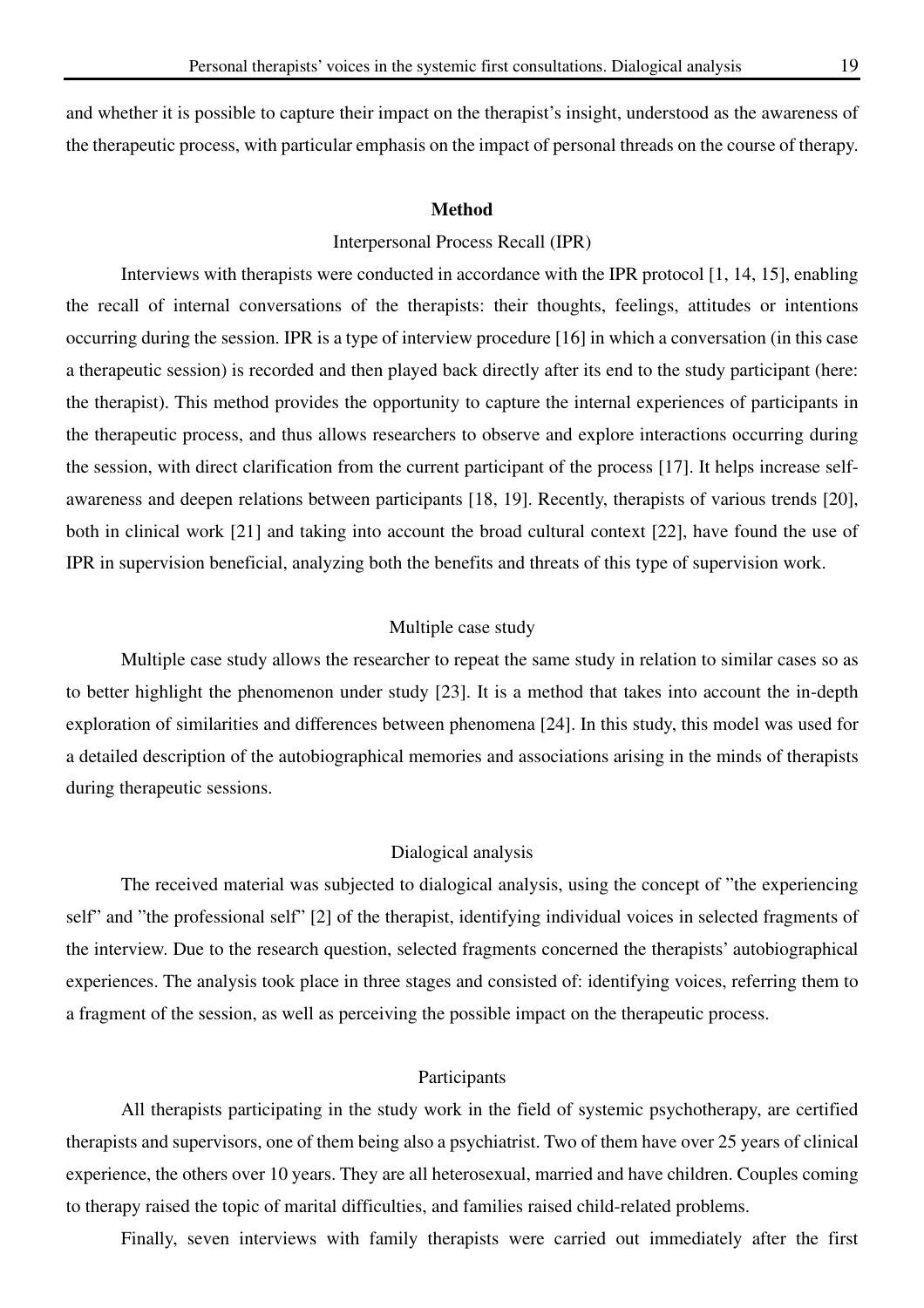consultation (four family consultations and three marriages) on various issues: eating disorders, unreconciled grief, or addiction. Six consultations took place at the Clinical Department of Child and Youth Psychiatry of the University Hospital at the Jagiellonian University in Krakow: at the Family Therapy Ambulatory and the Family Therapy and Psychosomatics Department, and one at another center cooperating in the project<sup>1</sup>.

#### Procedure

The data in this study comprised of video recordings and transcripts from the first consultations as part of family or couple therapy, as well as transcripts from interviews with therapists (IPR), which were carried out immediately after the session. Therapists were asked to indicate and then comment on the excerpts from the sessions that were particularly important, significant, or caught their attention. Interviewers could also stop the recording and ask the therapist to comment on any specific interaction during the session.

In accordance with the assumptions of qualitative analysis of multiple case studies, in the first stage of the study, in IPR interviews, personal voices were identified regarding biographical events in the life of the therapist. In the second stage, the extracted fragments of interviews were referred to the corresponding fragments of sessions triggering these autobiographical associations of therapists. In the third stage, a dialogical analysis was carried out, identifying the personal voices and their content in selected fragments, and in the final stage, the therapist's awareness and reflections on the significance of his own experience for the conducted therapy were analyzed (professional voice). All identifying information for both therapists and families has been anonymized. Names have been changed, other data such as city names or places of employment have been deleted.

#### Results

Of the seven interviews, five direct references to objective facts from the therapists' lives were identified. Due to space limitations, the article presents a detailed dialogical analysis of three of them. In the fourth example, a similar dialogue structure was identified, hence, it will only be briefly described to avoid repetition. The fifth example was omitted because the personal thread mentioned in the IPR was not further developed.

Below are examples of these references, taking into account: the context of family or couple admission, excerpts from IPR sessions and interviews (listed in the table), then dialogical analysis, and finally a brief summary, including the impact of personal experience on the therapist's work.

<sup>&</sup>lt;sup>1</sup>The project has been accepted by the Bioethics Committee of the Jagiellonian University: KBET/273/B/2011.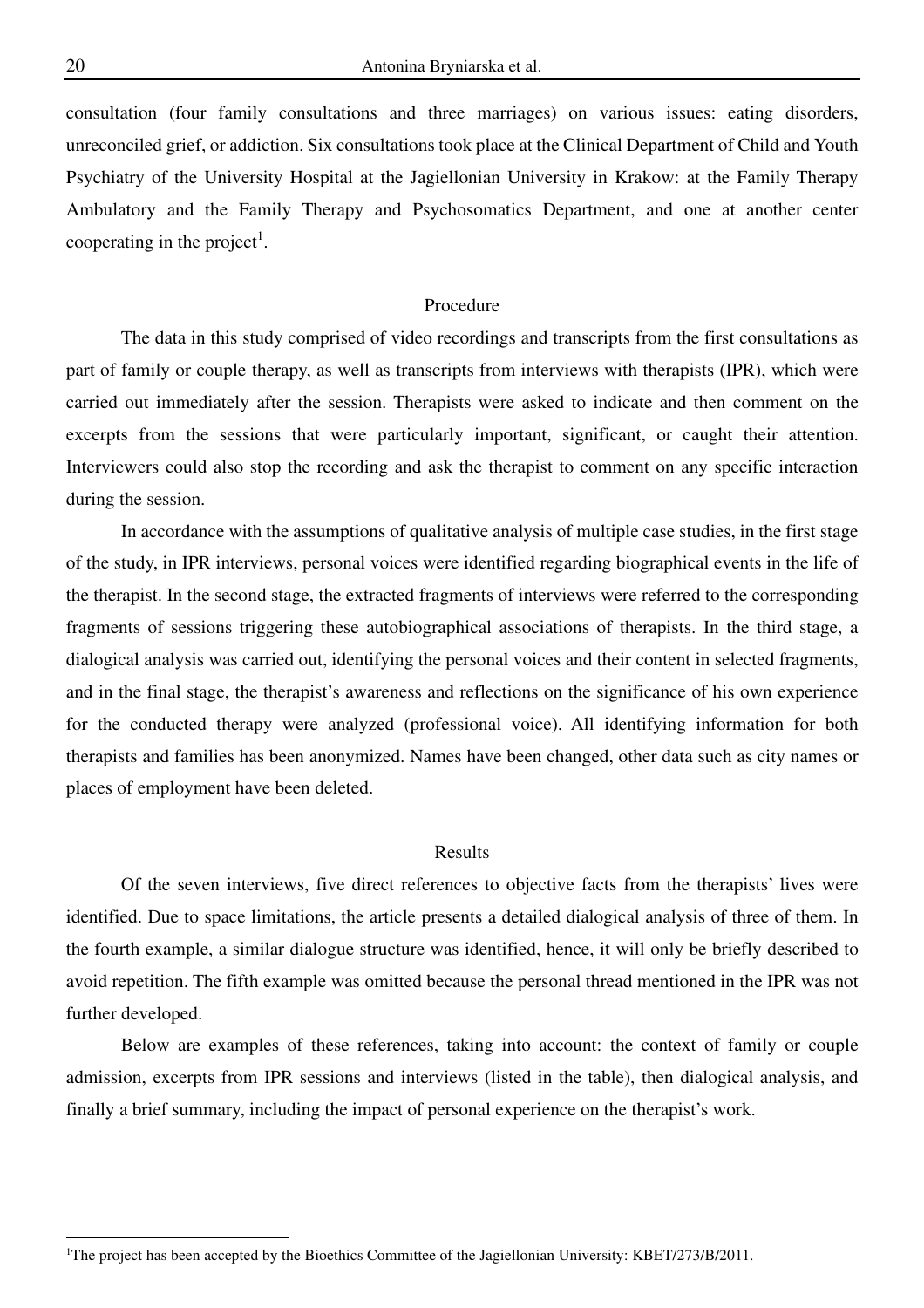### **Case 1.**

Consultation of a married couple aged around 40, applying for family therapy due to the diagnosis of anorexia nervosa in their teenage daughter. In the couple's experience, a fatal accident of a 5-year-old son, witnessed by their younger daughter Ania, who is currently the identified patient. The couple is coming to therapy bringing up the topic of the daughter's anorexia and a marital conflict involving communication difficulties.

**Table 1. Transcripts of therapy session and therapist interview** 

W – wife, H – husband, T– therapist, R – researcher interviewing the therapist

## Dialogical analysis

- 1. A personal experience of a therapist was separated: the personal voice can be defined as the voice recalling the experience of a child's death: *And I also thought that it would affect me because of my biography. At this age, yes, between 3 and 5.* The introduction of the therapist's personal voice was preceded by a professional voice that can be described as the voice of a diagnostician formulating the hypothesis on the main mechanism of the family's difficulty. The event in question is the death of a child in tragic circumstances and the unreconciled grief associated with it: *Then I was wondering that perhaps the whole thing is unreconciled grief, and then, as I remember, it was confirmed, the whole thing with this sister who visits the grave every day 13 years later.*
- 2. The fragment of the session identified by the researcher (see: Table 1), which triggered a direct autobiographical reference, referred to the detailed description of the traumatic accident of the minor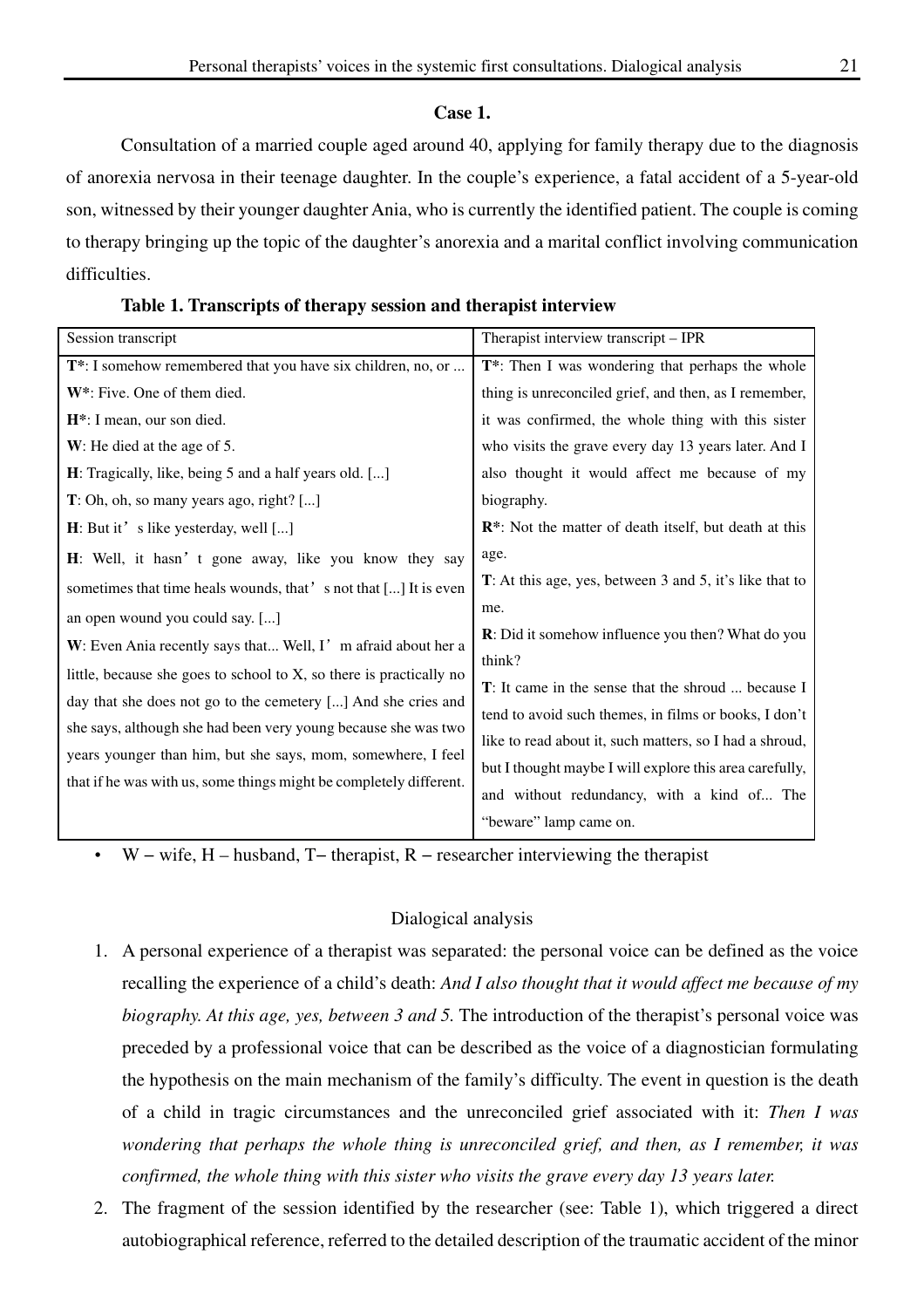son, provided by the parents.

3. The therapist notices that consulting with his family is a challenge for him because of his experience (personal voice): *The "beware" lamp came on*, he is also worried about the potential impact of this connotation on the further therapeutic process: *I thought maybe I will explore this area carefully, and without redundancy*. This is a professional voice, which can be described as a voice reflecting the awareness of the risk present in conducting therapy for families coping with child death.

## **Case 2.**

Family consultation: parents (around 40 years old) with a 16-year-old boy diagnosed with behavioral and emotional disorders. The session focuses on the son's difficulty (use and production of stimulants, somatic illness – diabetes) but the family also introduces other topics that are not directly related to the child.

| Session transcript                        | Therapist interview transcript – IPR                                                   |  |  |  |
|-------------------------------------------|----------------------------------------------------------------------------------------|--|--|--|
| $W^*$ : I'm on sick leave now             | <b>R</b> *: The fact that there were women's diseases, did it somehow influence you?   |  |  |  |
| $T^*$ : Is something going on?            | How?                                                                                   |  |  |  |
| W: Well, health problems, of              | T: I think it did, it did influence me not only because they were female issues but    |  |  |  |
| gynecological nature and such I           | simply because it was related to the risk of cancer. I experienced it this year in     |  |  |  |
| don't know how it will end, I am          | June, so that's why I say so, waiting for the result is very difficult, so to speak, I |  |  |  |
| waiting for the results, actually         | know what I am saying [laughs] and it certainly made me more sensitive, so that        |  |  |  |
| today I am to have the final result.      | <b>R</b> : Since you were in a situation like hers?                                    |  |  |  |
| For now                                   | T: No, a bit different, it wasn't exactly that. [] In general, it was about cancer     |  |  |  |
| <b>T</b> : Is there a reason for concern? | and that I can have cancer at all. I even had a piece of my breast removed for tests   |  |  |  |
| W: It's definitely not good, I            | and I was also waiting for this result with a certain rather pessimistic attitude []   |  |  |  |
| probably have cervical cancer             | And it was OK in my case, I hope that in this as well, although                        |  |  |  |
| <b>T</b> : Is cancer suspected?           | <b>R</b> : You knew how she could feel.                                                |  |  |  |
| W: They actually know that I have         | T: I know it, I knew what she might have felt when she said it here, explained it,     |  |  |  |
| cancer but I don't know yet whether       | and that they had made tests and that she already knew she had something, but          |  |  |  |
| it's malignant or not                     | she didn't know if it was malicious or not malicious, so she was waiting []. This      |  |  |  |
|                                           | causes a certain kind of sensitivity in me.                                            |  |  |  |

#### **Table 2. Transcripts of therapy session and therapist interview**

W – wife,  $T-$  therapist,  $R -$  researcher interviewing the therapist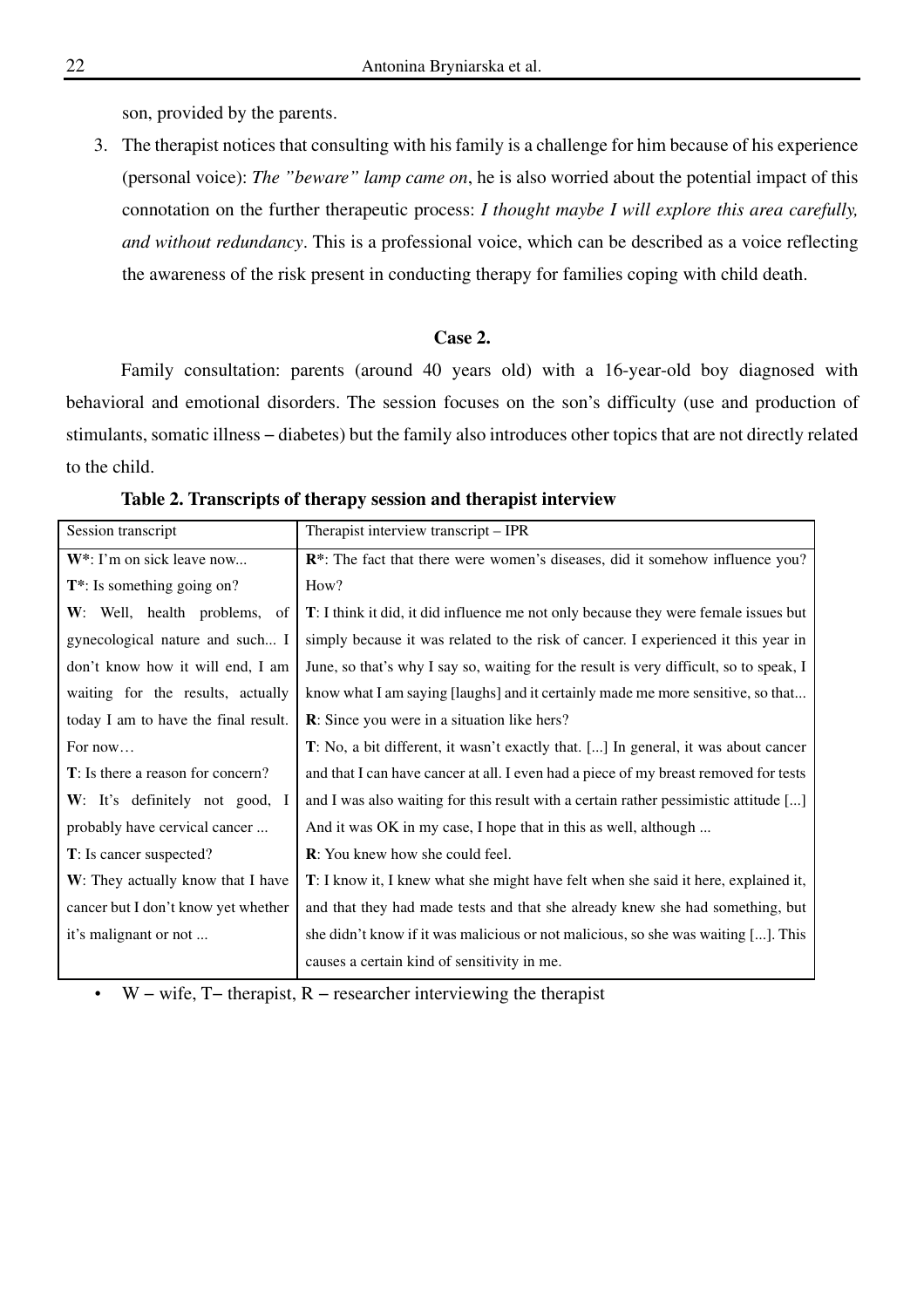#### Dialogical analysis

- 1. In this case, the therapist's personal voice is the voice of a woman who has experienced the fear of developing breast cancer. *I experienced it this year in June, so that's why I say so, waiting for the result is very difficult, so to speak, I know what I am saying [...] In general, it was about cancer and that I can have cancer at all. I even had a piece of my breast removed for tests.* As in the first example, the introduction of the therapist's personal voice was preceded by the professional voice of the therapist: *I think it did, it did influence me not only because they were female issues but simply because it was related to the risk of cancer.* It is the voice of a woman aware that cancer constitutes a difficult theme for her. The personal voice expressing anxiety caused by waiting for histopathological results appears several times and is further intertwined with the professional voice of the therapist, showing the voice of a woman aware of her feelings, putting herself in a metaposition as an observer of herself: *And it certainly made me more sensitive*.
- 2. The analysis of the fragment of the session which is the direct impulse to start the therapist's internal dialogue (see Table 2) shows the importance of the potential patient's uncertainty while waiting for confirmation of a cancer diagnosis.
- 3. Compared to the previous description, there are fewer direct references here, which makes it more difficult to analyze the impact on the session. The therapist's personal voice − the voice of a woman experienced with the fear of developing breast cancer − seems to dominate the professional voice. The therapist leaves less space for a dialogue of voices saying: *I know it, I knew what she might have felt when she said it here, explained it*. On the other hand, in the final part of the interview, she reveals the dialogue between the personal and professional voice; as she recognizes her attitude towards the patient's mother, resulting from a similar situation, saying: *This causes a certain kind of sensitivity in me* (the voice of a woman aware of her feelings, putting herself in a metaposition as an observer of herself). She does not, however, further elaborate on the possible impact of this "sensitivity" on therapeutic work.

## **Case 3.**

Family consultation: parents around 45 years of age, 2 daughters: the older 19, the younger 16 years old. Reported problems include conflicts between the daughters, very intense competition, which, according to the parents, affects the overall atmosphere at home. The family enters therapy when the mother loses her job and the family's material situation significantly deteriorates.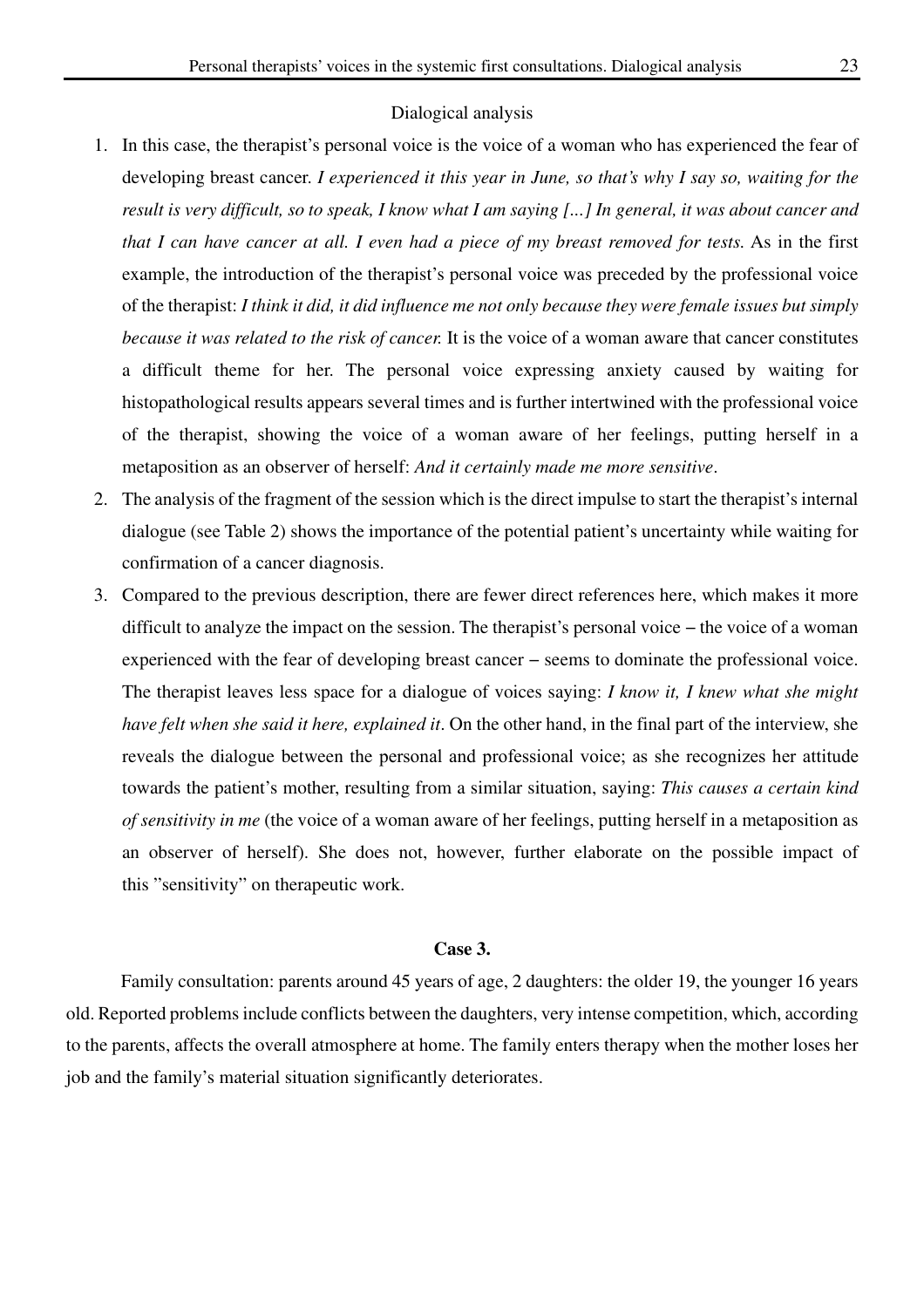|  |  |  | Table 3. Transcripts of therapy session and therapist interview |
|--|--|--|-----------------------------------------------------------------|
|  |  |  |                                                                 |

| Session transcript                                                          | Therapist interview transcript – IPR                    |  |  |
|-----------------------------------------------------------------------------|---------------------------------------------------------|--|--|
| T*: And tell me something about yourself, what do you do?                   | T: Here I had a personal thought that it may well be    |  |  |
| H <sup>*</sup> : What I do, well, I am an automotive diagnostician, I carry | better to have a different profession than a musician,  |  |  |
| out technical tests of vehicles, well, stamps for registration              | I mean in relation to my son, that it seems like a very |  |  |
| documents, that's it.                                                       | narrow path, three choirs in X, and another such        |  |  |
| T: Oh, so you have technical education?                                     | thought, that it's really good that I have a good job,  |  |  |
| H: Yes, technical education.                                                | that I can still work.                                  |  |  |
| T: Yhm. So you are a car mechanic.                                          | R <sup>*</sup> : But what did you feel about her        |  |  |
| H: Well, so you can say, something in this area.                            | T: That it is difficult, that this is an objectively    |  |  |
| $T:$ And you?                                                               | difficult situation and that they are in for a big      |  |  |
| $W^*$ : Well, I'm a musician by profession, now on termination              | change there now, some affairs there are vague, I also  |  |  |
| notice, which I received, this is the X choir that is being                 | did not want to go into that, what is this change, but  |  |  |
| disbanded now.                                                              | for now they are moving to even worse living            |  |  |
| T: Oh, that's a shame.                                                      | conditions.                                             |  |  |
| W: Well, after so many years, after 25 years of work, I am still            | <b>R</b> : Right, it is moving that they have to        |  |  |
| formally employed though.                                                   | T: Yes, a smaller [apartment], to ensure some sense     |  |  |
| <b>T</b> : What is your voice type?                                         | of financial security, it all shook them pretty hard    |  |  |
| W: Alto. As my husband said, I work in the X choir.                         |                                                         |  |  |

• W − wife, H− husband, T− therapist, R − researcher interviewing the therapist

### Dialogical analysis

- 1. In the course of dialogical analysis, two personal voices can be observed: one of them is the voice of a mother worried about her son's professional future: *Here I had a personal thought that it may*  well be better to have a different profession than a musician, I mean in relation to my son, that it *seems like a very narrow path*, and the other is the voice of a woman associating a sense of security with a profession that allows her to continue working: *another such thought, that it's really good that I have a good job, that I can still work*. These private threads are accompanied by a professional voice: the voice of a therapist recognizing the difficult context of the current situation of the family: *That it is difficult, that this is an objectively difficult situation and that they are in for a big change there now, some affairs there are vague*.
- 2. The appearance of personal reference is directly caused by the alliance-building stage, *i.e.* getting to know the individual family members, *e.g.* talking about education and occupation, as well as learning about the context of the family's application for therapy (see Table 3).
- 3. The therapist uses a personal voice when approaching the family, acquainting herself better with the context and taking into consideration their actual situation. At the same time, seeing the family through this lens, she lays out further stages of work, being aware that the sudden change in the professional situation, as well as the chaos and uncertainty caused by it, may prove to be an important topic to work on: *some affairs there are vague, I also did not want to go into that, what*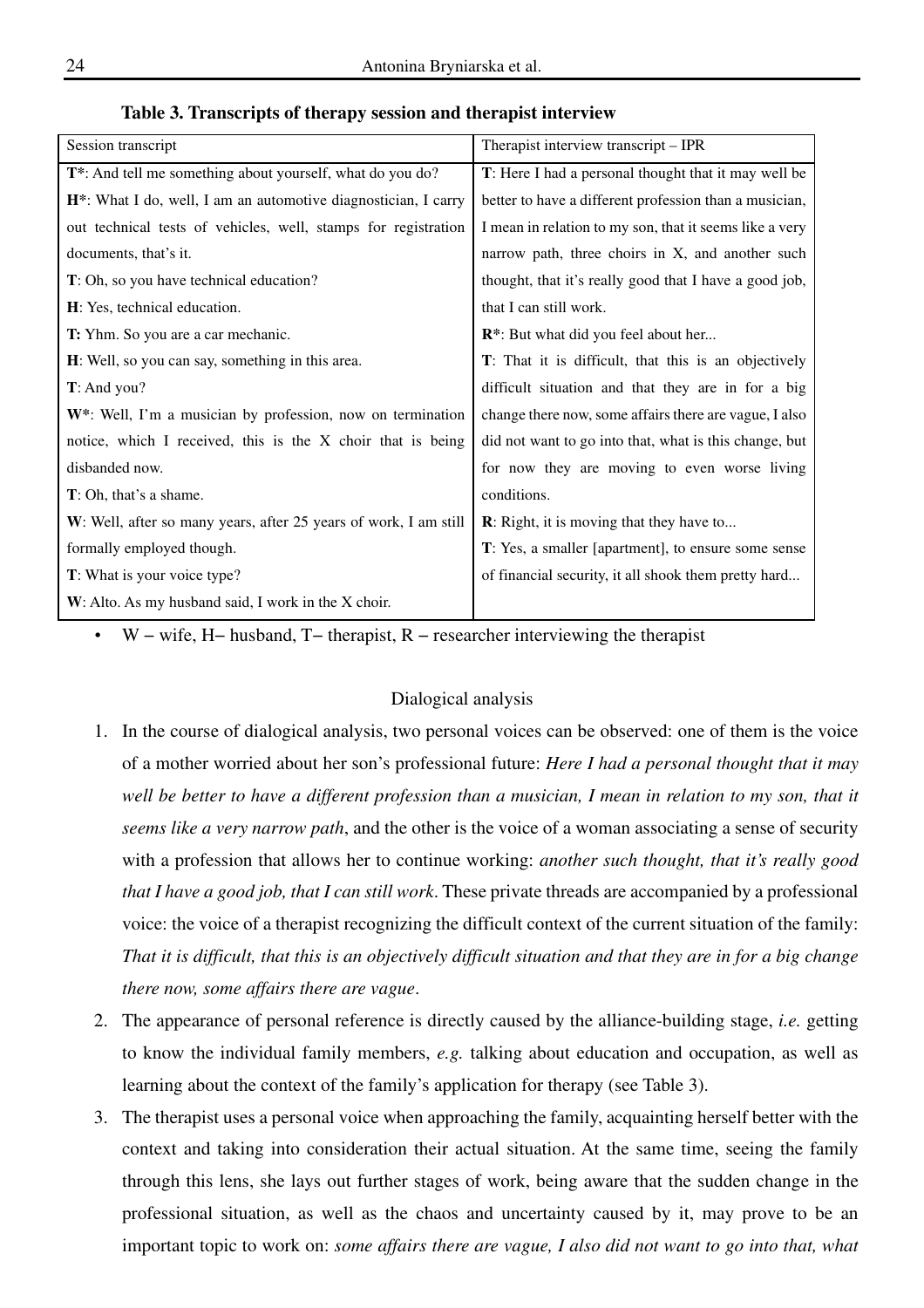*is this change, but for now they are moving to even worse living conditions [...] Yes, a smaller [apartment], to ensure some sense of financial security, it all shook them pretty hard...* (the professional voice, the therapist's voice recognizing the difficult context of the current situation of the family associated with the loss of the sense of security). Two identified personal voices, in turn, evoked a professional voice. However, no explicit dialogue of these voices can be observed. This means that the therapist does not directly comment on how the internal voice of anxiety about the son's professional future and the reassuring voice associated with her own profession can affect the course of therapy, for instance, the therapist's attitude towards the mother and other family members.

The last, **fourth** example concerned a couple's consultation in a marriage crisis. The therapist's personal voices were triggered when the husband's addiction was being discussed, including addiction to computer games. The first personal voice can be described as the voice of a father struggling with a possible addiction of his son: *This is a moment where some kind of a personal thread is present, as my son plays these games. And it is a bit of an issue that I somehow struggle with.* The second personal voice is the father's voice describing his own strategies for dealing with the problem: *so somehow, I became interested in some of these games and kind of to figure out which can be really harmful and which may not necessarily be so. They may even be interesting or educational to some extent. So in a way, I pay attention to what games he plays*. The professional voice is the voice referring to a social norm: playing computer games as a generational norm: *to some extent, he is part of a generation of such players and that it is a certain norm, and forbidding to play also is a bit like forcefully removing him out of a certain social group*. The psychotherapist is aware that the problem of addiction concerns him personally: *after this question, I somehow got interested*. It is a professional voice – the awareness of one's own sensitivity to the problem of addiction in relation to his son's behavior (observer's metaposition). At the same time, the psychotherapist does not reflect on how personal voices may influence the course of therapy.

## **Discussion**

In accordance with the multiple case study method [23, 24], four cases were compared regarding the autobiographical experience of a psychotherapist, all of them relating to significant existential challenges that cause fear and pose a threat to the sense of security: a child's death, cancer, job loss, and addiction. The identified personal voices are spoken from various positions: a mother's, a father's, a woman's, a family member's. Three categories were distinguished among professional voices, namely: (1) hypotheses formulated about the reported family/couple problem; (2) awareness of personal references, thoughts, and feelings triggered during the session (metaposition of the observer), and (3) reflecting on the possible impact of personal voices on further cooperation with the family.

The presented cases show different levels of dialogue between the identified personal and professional voices. In the first two cases, the conversation sequence in IPR begins and ends with the voice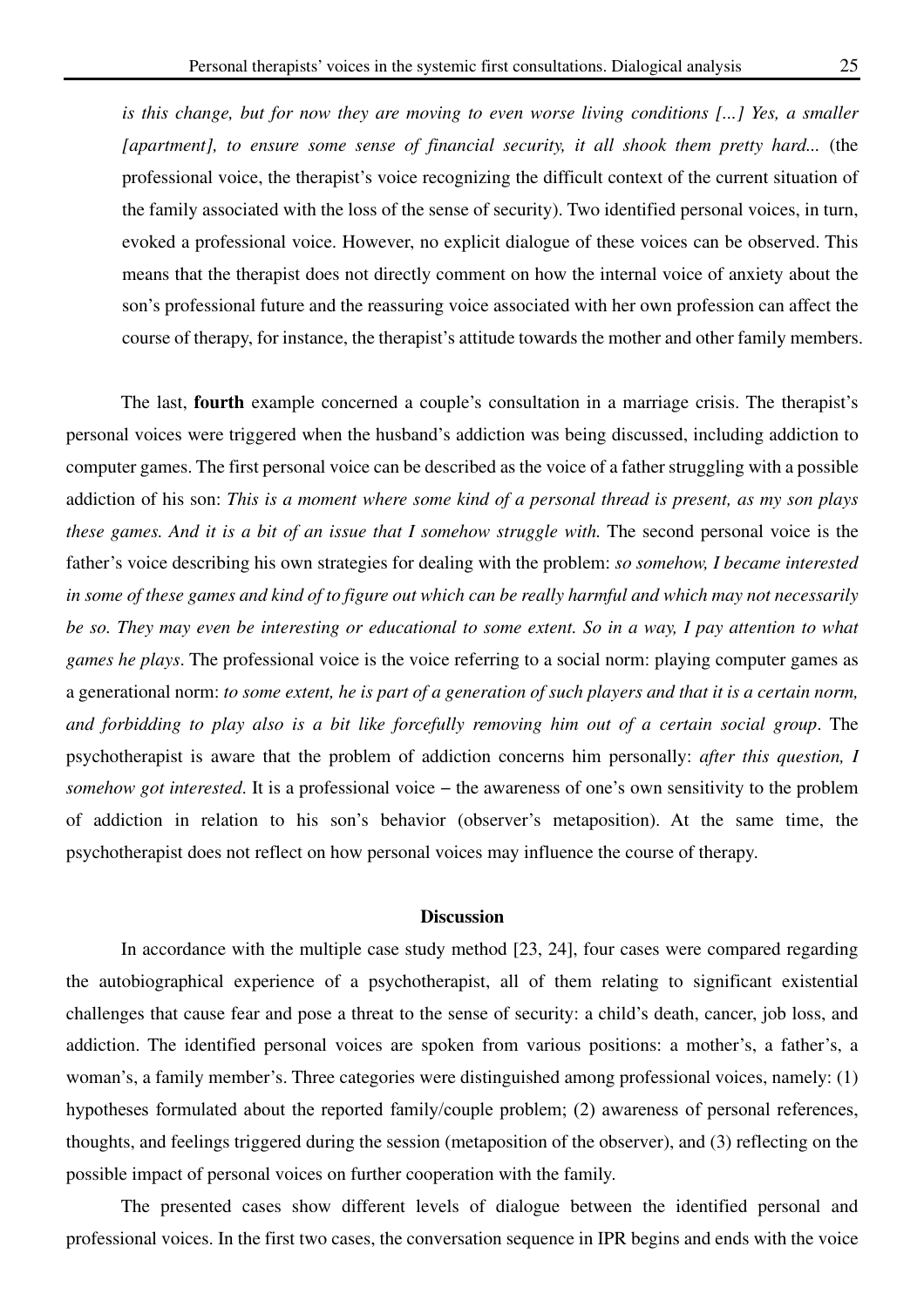of a professional psychotherapist. In the first case, in the inner conversation of professional and personal voices, we observe a transition from formulating hypotheses about the problem of the family, through expressing personal difficulties and fears, to reflection upon the strategy of coping with the situation. This dialogue of voices was the most elaborate − the therapist was aware of how a personal voice recalling the experience of a child's death triggered in him under the influence of the session may affect his conduct of the session, as well as how it affects his functioning in life − implicitly also during other therapeutic sessions.

In the second case, the psychotherapist was aware of the personal voice of a woman experiencing the fear of developing breast cancer, as well as the professional one, observing her sensitivity to the problems brought in by the mother of the identified patient. The therapist, as in the previous example, identified her own feelings during the therapeutic session but did not refer to their possible impact on cooperation with the family being consulted, *e.g.* building an alliance or maintaining balance in relations with session participants.

In the third case, personal voices were triggered: the voice of a mother worried about her son's professional future and the voice of a woman associating the sense of security with a profession allowing her to continue to work. These two voices evoked a professional voice related to reflecting the difficult situation of the family, however, as in the case above, the psychotherapist did not analyze the possible impact of personal voices on the course of therapy.

In the last case, the triggered personal voices − the voice of a father struggling with a possible addiction of his son, and the voice of a father describing his own coping strategies − only released a professional voice expressing awareness of the therapist's own sensitivity to the problem of addiction in relation to his son's behavior.

To sum up, an important result of the analysis is having demonstrated how the triggered autobiographical experience − personal voice − subsequently, during the session, causes the appearance of a professional voice reflecting the awareness of the personal perspective during the consultation (metaposition of the observer of his own feelings and thoughts). In half of the examples, this awareness was associated with the analysis of the possible impact of personal voices on the course of therapy.

### **Conclusions**

The inspiration for this study was the work of Peter Rober [11] regarding the concept of inner conversation of a psychotherapist in individual therapy in experimental conditions (clients role-playing). In contrast to the original procedure of the study, the premise of the presented project was to study the therapists' inner conversations during authentic family consultation sessions. Thanks to the IPR method, diverse voices were identified, and voices referring to biographical themes − a tragic event in the family of origin, life-threatening situation, professional future, or fear of child addiction − were subjected to analysis. The study showed that personal contexts are a source of strong emotions, which can affect the therapeutic process, for instance causing difficulty in maintaining an attitude of neutrality towards each family/couple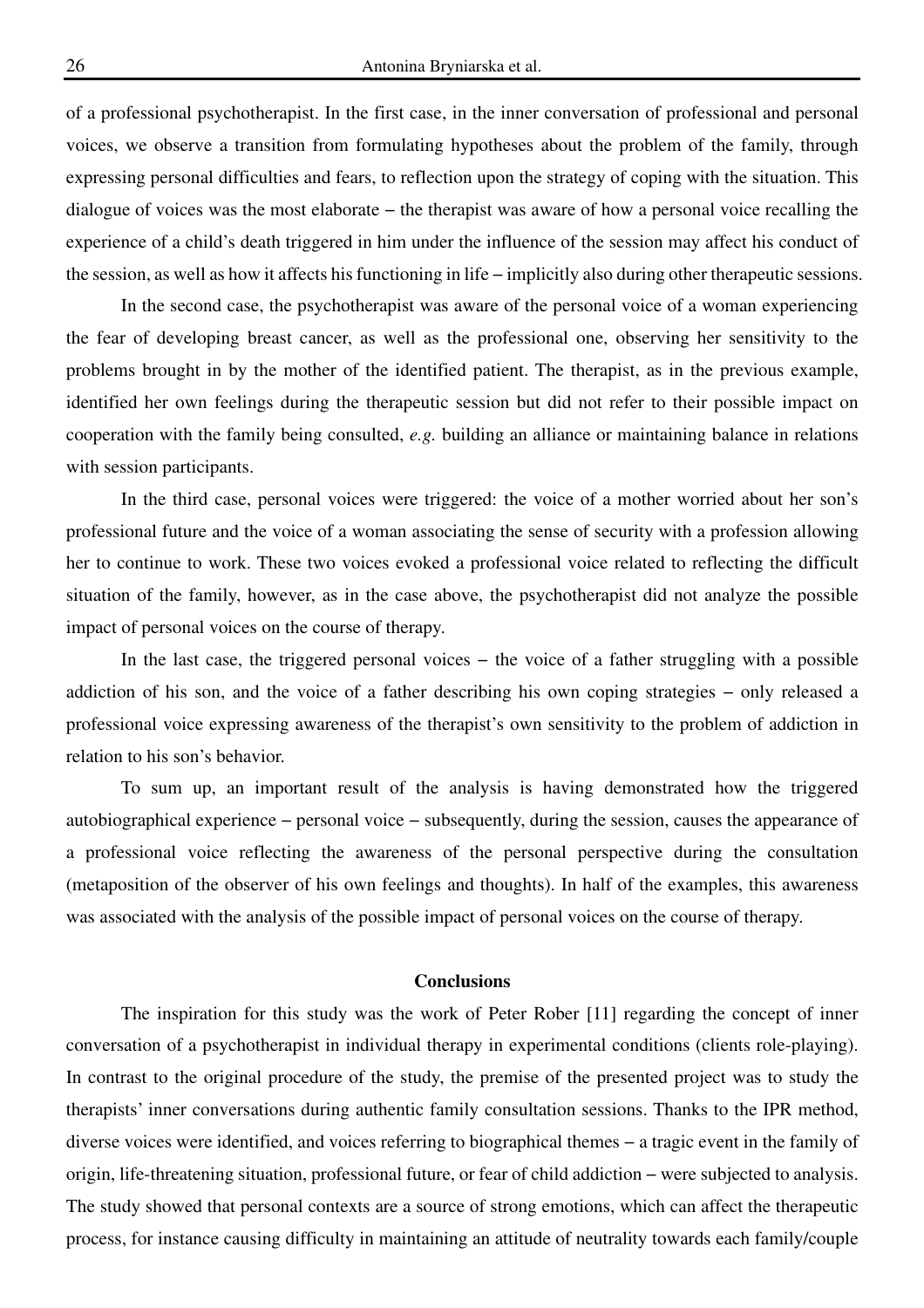member. Triggering one's own experience may also benefit the therapist's work by increasing their reflectiveness regarding professionally conducted therapy. Then, feelings and attitudes appearing in the context of the therapist's experiences can be used as a tool for work, *e.g.* in the process of building a therapeutic alliance.

In the examples discussed above, various levels of reflectivity were identified: from full reflectivity, through the perception of the triggering of an emotional attitude, to the sole acknowledging of the similarity/difference of the situation without expressing its possible impact.

Answering the posed research questions, it should be stated that personal experiences are triggered in family/couple therapists in response to the narratives of family members. This confirms the need to use regular supervision taking into account the study of personal voices, and also indicates the importance of using the genogram while analyzing the experience of the family of origin and the nuclear family of the psychotherapist [25].

It is difficult to clearly determine to what extent the therapists reached the voices evoked during the therapeutic session, and to what extent these voices were the result of reflection during the interview. What brings us closer to answering this question is the analysis of the interaction between the psychotherapist and the interviewer in relation to the therapist's statement. Stopping the session review at a given moment and initiating commentary by the therapist seems to be such an indicator, as there, the therapist refers to a specific utterance using past tense (*e.g. Here I had a personal thought that it may well be better to have a different profession than a musician*). An important asset of IPR, which can be used in training psychotherapists, is the ability to broaden the therapist's reflection by identifying their own feelings in the interactive interview process, where it is possible to stop the recording by the person conducting it and ask questions about significant moments.

There are narrative indicators (as mentioned above − *e.g.* present and past tense) which make it possible to determine which personal memories or personal experiences of the therapist appeared during the therapy session and which of them appeared during the interview with the therapist. Therefore, it can be stated that IPR is a tool for exploring the internal voices of the therapist evoked by phenomena occurring in the therapeutic work and possible to be spoken out/reflected upon during the interview [13]. There are many more factors potentially evoking the therapist's personal voices in family/couple therapy than in individual therapy. They may concern the therapist's family as well as their private affairs: various types of experiences, thoughts, associations, or images [25]. Memories seem to be stronger the more meaningful they are for the therapist. The most complex aspect seems to be showing the direct influence of personal voices on the course of the therapy session. In this study, we have managed to create some understanding of specific situations but this is an issue that requires further in-depth research.